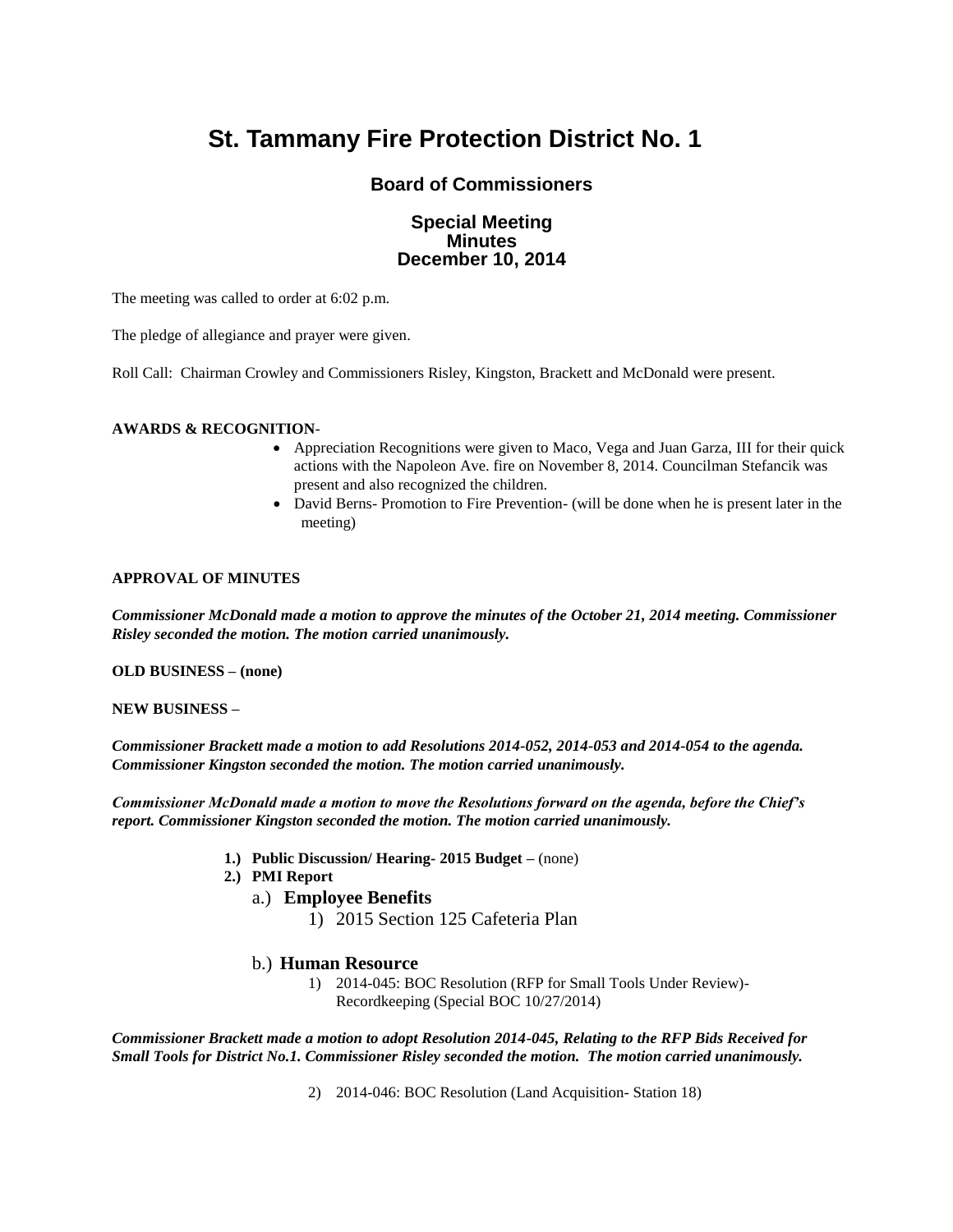#### *Commissioner Brackett made a motion to adopt Resolution 2014-046, authorizing the Purchase of Certain Immovable Property. Commissioner McDonald seconded the motion*.

Attorney Ingram stated that this is a ratification of an act, with respect to the property on Airport Rd., authorizing Chief Kaufmann to execute the necessary documents to purchase the property.

*The motion carried unanimously*.

3) 2014-047: BOC Resolution (Approve 2015 Budget)

*Commissioner Brackett made a motion to adopt Resolution 2014-047, Relating to the Approval of the 2015 Budget for Fire District No.1. Commissioner Kingston seconded the motion. The motion carried with Commissioner Risley voting "nay".*

> 4) 2014-048: BOC Resolution (Intergovernmental Agreement with St. Tammany Parish Sheriff's Office Common Radio System)

*Commissioner McDonald made a motion to adopt Resolution 2014-048, Relating to the Approval of the Intergovernmental Agreement for District No.1. Commissioner Brackett seconded the motion.* 

Chief Kaufman recommended moving forward.

Commissioner Brackett stated that this is a standard agreement and wanted to point out that we were previously looking at paying \$150,000/ yr.; however, it has been reduced significantly.

*The motion carried unanimously.*

5) 2014-049: BOC Resolution (Campaign Consultant for Parcel Fee)

*Commissioner Risley made a motion to adopt Resolution 2014-049, Relating to the Selection of the Campaign Consultant for the Parcel Fee Renewal for District No. 1. Commissioner Brackett seconded the motion. The motion carried unanimously.*

Chief Kaufmann stated that 2 quotes were received and the information was put into a spreadsheet based on the lowest bid and services provided. Chief Kaufmann recommended moving forward with Hartman & Associates.

*The motion carried unanimously.*

6) 2014-050: BOC Resolution (Approve 2015 Section 125 Cafeteria Plan)

*Commissioner Brackett made a motion to adopt Resolution 2014-050, Relating to the Approval of the 2015 Section 125 Cafeteria Plan for District No.1. Commissioner McDonald seconded the motion. The motion carried unanimously*.

7) 2014-051: BOC Resolution (Approve 2014 Strategic Plan)

*Commissioner McDonald made a motion to adopt Resolution 2014-051, Relating to the Approval of the 2014 Strategic Plan for District No.1. Commissioner Brackett seconded the motion.* 

 Chief Kaufmann stated that this was a recommendation for housekeeping. Additionally, in 2015 another Strategic Planning process will be conducted based on recommendations from the Accreditation process.

*The motion carried unanimously*.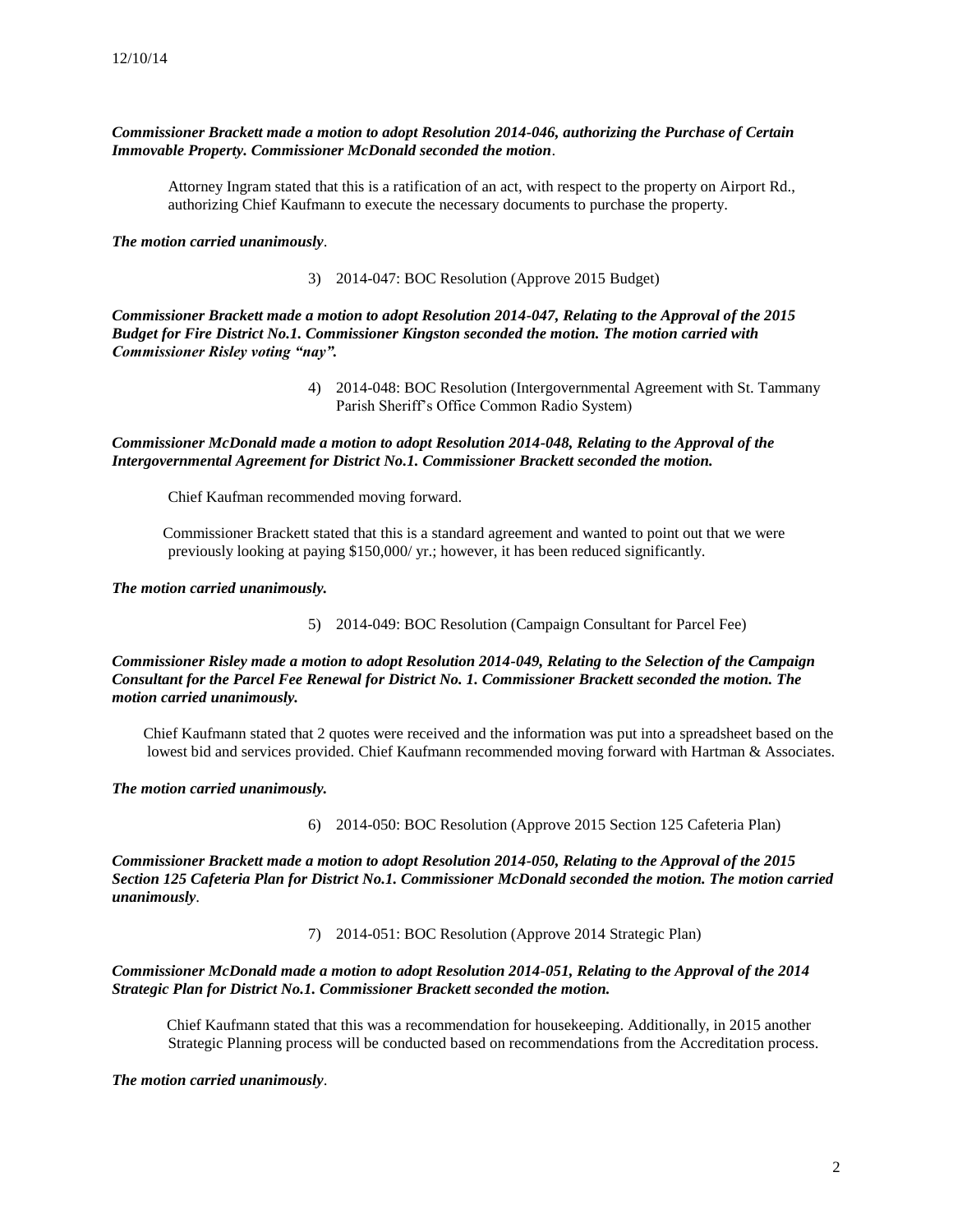8) 2014-052: BOC Resolution (Restricted Fund-Children of Fallen Fireman's Fund "Earned Interest")

*Commissioner Brackett made a motion to adopt Resolution 2014-052, Relating to the Approval to Accumulate Earned Interest for the Children of Fallen Firemen's Restricted Fund for District No.1. Commissioner McDonald seconded the motion.*

Chief Kaufmann will meet with the Chief's Association to implement a program and manage the funds going forward.

#### *The motion carried unanimously.*

9) 2014-053: BOC Resolution (Deductible Offset- Hardship Reimbursement)

 Chief Kaufmann stated that we have a couple employees that have been exposed to a possible double deductible based on our insurance renewal date. Previously, the deductibles were based on the calendar year; however, at the recent renewal, Humana is recognizing the deductible based on the plan year (October 1- Sept. 30).

 Chief Kaufmann recommended that the employee pick up the first half of their portion of the deductible, and our deductible offset (in the budget) would pick up the second half.

*Commissioner McDonald made a motion to adopt Resolution 2014-053, Relating to the Approval of a Hardship Reimbursement for District No.1. Commissioner Brackett seconded the motion.* 

*Commissioner Brackett made a motion to amend the Resolution to cover the full amount, instead of 50%. Commissioner Kingston seconded the motion.*

Chief Kaufmann stated that this would give some employees 21 full months of coverage, and it wouldn't be done for others.

#### *Commissioner Kingston rescinded his second on the motion. The motion died due to lack of a second.*

#### *The initial motion carried unanimously.*

10) 2014-054: BOC Resolution (Approve Station 18 Architect Agreement)

 Mr. Waniewski stated that we got the auditor's approval, based on the discounted rates and previous relationship; and this qualifies as a valid bid for Station 18. Chief Kaufmann advised that we are going to use the same design as Station 14, with minimal modifications.

# *Commissioner Brackett made a motion to adopt Resolution 2014-054, Relating to the Approval for Administration to Select the Architect for Station 18 for District No.1. Commissioner Risley seconded the motion.*

 Chief Kaufman stated that he will execute the contract in 2014; therefore an initial payment will be made in 2014.

# *The motion carried unanimously*.

(Commissioner Brackett left the meeting at 6:40 p.m.)

Chief Kaufmann recognized David Berns' promotion and swore him in as a Fire Prevention Officer.

# c.) **Payroll**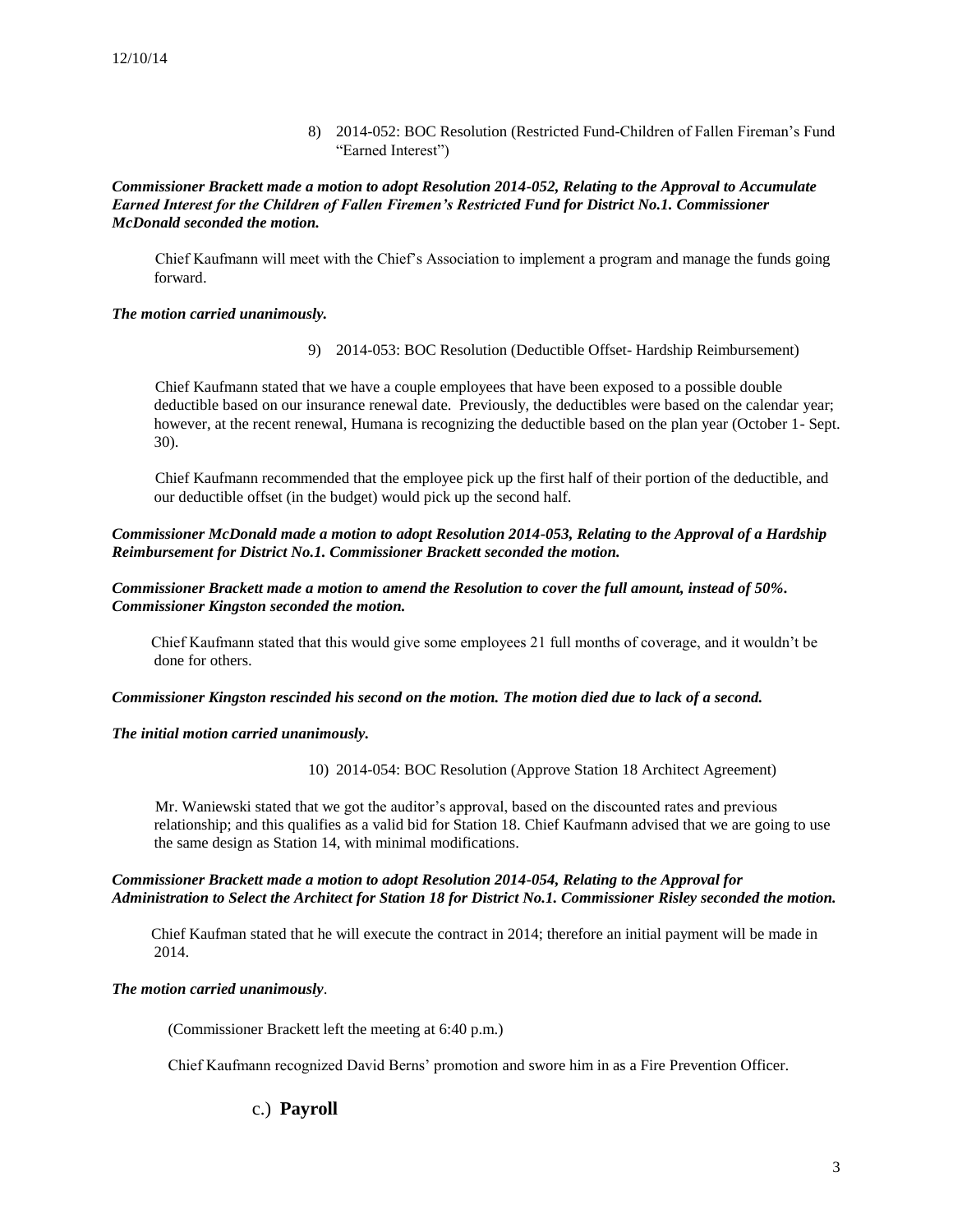- d.) **FRS (Firefighters Retirement System)**
- e.) **VFIS Special Risk Insurance & LWCC**
- **3. Awards & Recognitions-**
- **4. Chief's Report**
	- **a.) Vote on 2015 Budget-** (covered above)
	- **b.) Deductible Off-Set Hardship Recognition-** (covered above)
	- **c.) Station 18- Dammon Contract-** (covered above)
	- **d.) Radio System M.O.U.-** (covered above)
	- **e.) Parcel Fee Update- Consultant Contract-** (covered above)
	- **f.) 2014 Certified Tax Roll-** Chief Kaufmann distributed a copy of the certified tax roll and stated that this was after the appeals process and should be final. He further stated that the work done, by the Board and Administration, resulted in a favorable budget projection.
	- **g.) Accreditation Update-** Chief Kaufmann stated that an Accreditation team assessed our department from November 30- December 4. Chief Kaufmann recognized Officer Mike Thiel for his time and commitment in the process.

Officer Thiel spoke briefly on his involvement with the Accreditation process and the positive experience with the Accreditation team. He commended the members of the department, as well as the Board and third party administrators.

Chief Kaufmann recognized Officer Thiel as Firefighter of the Year.

Chairman Crowley stated that the Accreditation team was very impressed with all of the involvement and passion throughout the department. Additionally, the team recognized the ownership from the third party administrators and the Commissioners.

Chairman Crowley stated that while we are not officially accredited, we have a responsibility, between now and March, to finish up with the recommendations that were made. Additionally, in March, the Administration will go to Orlando to sit before a Commission and answer any questions before a final determination is made.

Chairman Crowley stated that of the 30,000 fire departments in the U.S., only 200 have this **Accreditation** 

Commissioner McDonald inquired about PIAL points for Accreditation. Chief Kaufmann stated that some of the things that have been done to comply with PIAL were in the models for performance indicators and were recognized in the accreditation exit interview. Chief Kaufmann further stated that the Fire Prevention Bureau will be in the future of the PIAL rating. Chief Kaufmann stated that our citizens come first, and we have to continue to measure our deliverables to their expectations.

Chairman Crowley stated that with regards to the maintenance program that we have implemented, the data that is collected and analyzed allows us to make the decisions that we make.

**h.) Land Update-** Attorney Ingram stated that we are close to confecting a purchase agreement for the Station 13 property, which cost approximately \$500,000.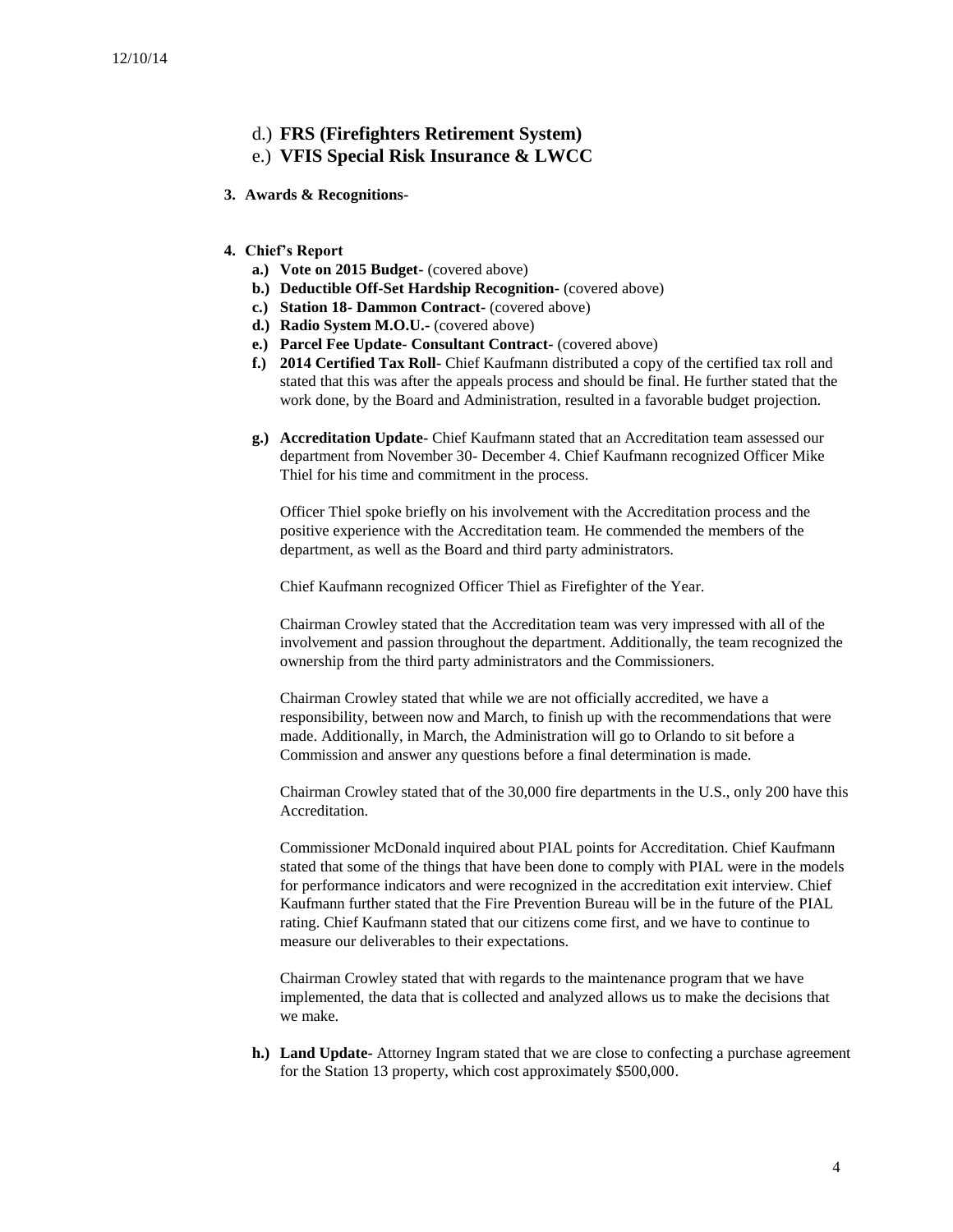**i.) Public Campaign-** Chief Kaufmann stated that a turkey frying demonstration was done in the month of November and a Christmas tree burn demonstration was done in December.

Chief Kaufmann stated that we will continue to do the public campaigns to let the public know how we spend their money and train. In January, there will be a demonstration with the LUCAS device. Chief Kaufman further stated that for the month that we have had the device in service, we have had four calls, with a 50% recovery rate. Additionally, we have had positive feedback from the membership. Chief Kaufmann stated that his goal is to have a device on each truck.

Chief Kaufmann stated that the contract with Acadian is the best we've had in 20 years.

Commissioner Risley stated that she recalls a recommendation to remove the device from the budget, due to faulty issues. Chief Kaufmann stated that he recalls not being able to afford the grant portion, which was approximately \$ 120,000. He further stated he that would like to put a device on every front response unit. This device also gives the emergency rooms a chance to get prepped while a patient is in route.

Chief Kaufmann stated that we will place additional LUCAS devices strategically, until we can get one for each truck.

**j.) Maintenance Report-** Chief Worchel stated that in October, PM's were performed on L-11 and RE-3 and in November, E-12 and E-16 were done. With regards to major repairs, E-16 has a warranty issue (EGR valve) and L-16 has had issues with the lift cylinders and they are being rebuilt. Additionally, a full brake job on the rear axle of T-17 was performed, and E-12 is having the impeller issue repaired. In November, the pump test was done on E-12 and it was placed back in service. L-18 had a couple cylinders rebuilt, E-14 had tires replaced and E-16 has some starter issues which were repaired.

Chief Kaufmann stated that the committee has assessed the Reserve fleet and will recommend the surplus of some of those units.

#### **k.) General Comments-** (none)

#### *Commissioner Kingston made a motion to accept the Fire Chief's report. Commissioner Risley seconded the motion. The motion carried unanimously.*

Chairman Crowley stated that the City Council reappointed Commissioner Fred McDonald to the Board. Additionally, Mr. Jim Hoyer was appointed to serve on the Board.

Mr. Hoyer introduced himself, stating that he would like to look at an executive summary of the budget, as well as our priorities, and where they fall with the other Commissioners.

Commissioner McDonald stated that he has learned a lot over the past couple years, and looks forward to continue learning even more.

Chairman Crowley recognized Commissioner Kingston for his 6 years of service to the Board. Commissioner Kingston stated his confidence that with the current Board, Administration and Third Party Administrators, the department is going in the right direction.

#### *Commissioner McDonald made a motion to accept the PMI report. Commissioner Risley seconded the motion. The motion carried unanimously.*